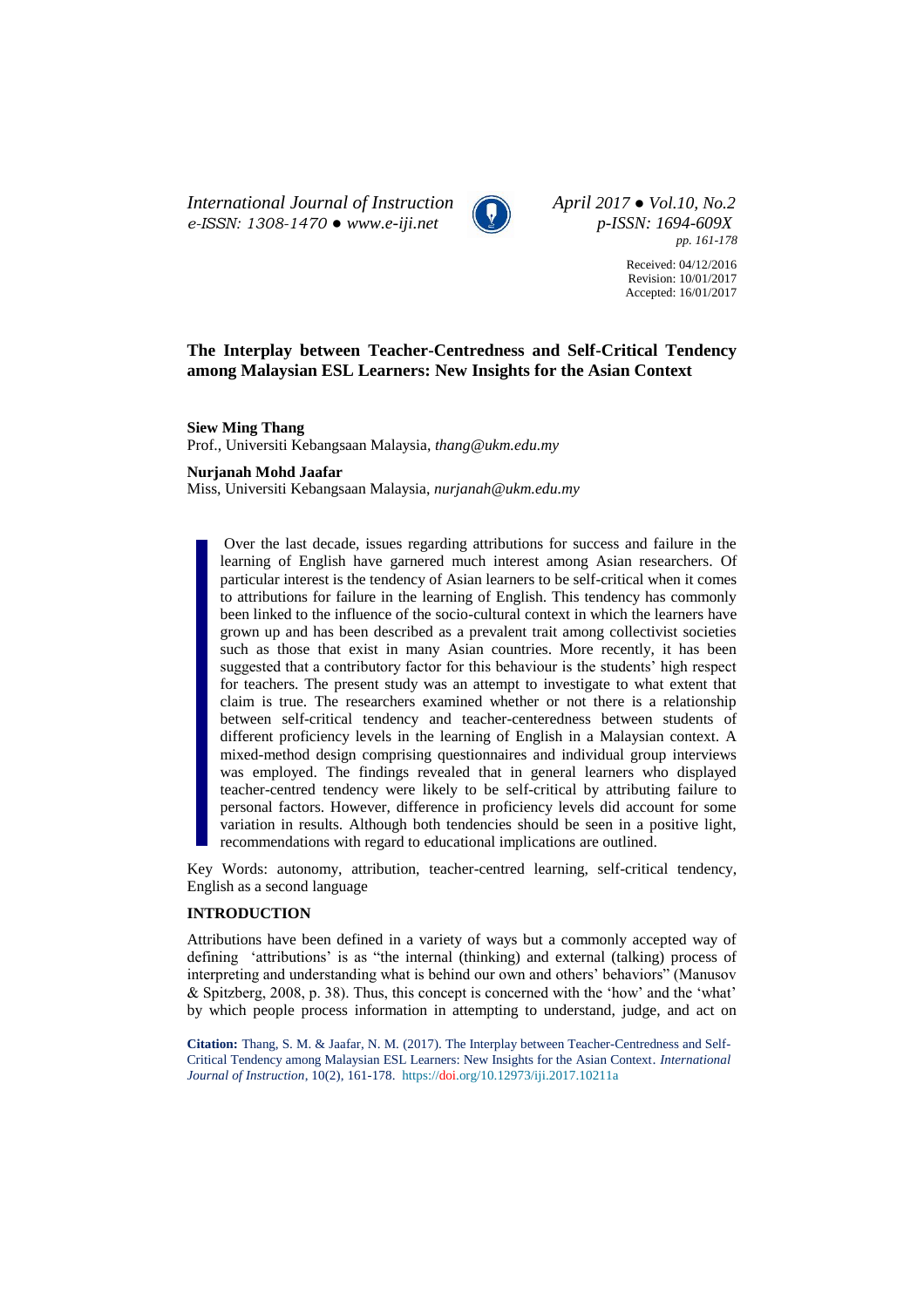events. Studies on attributions allow researchers to explore learners' justifications for their past behaviours and actions.

Weiner's attribution theory (1974, 1992) which is one of the most prominent theories in the area, points out the influence of learners' current self-perceptions on their interpretation of the success and failure brought about by their current efforts. This in turn will influence the likelihood of the same behaviours being repeated in the future. Weiner asserts that people attribute success and failure to factors that lead them to feel good about themselves. Should a learner succeed at an academic task, they will have the tendency to credit this success to personal factors such as their own ability or effort. On the other hand, external factors like poor classroom environment or poor teaching are more likely to be blamed for failure. However, recent studies that looked into Asian learners' attributions for success and failure in the learning of English have revealed patterns that differed from those proposed by Weiner. Of particular interest is the tendency of many Asian learners to be self-critical when it comes to their poor English performance. Studies have shown that Asian learners tend to blame personal factors for their poor performance and credit others for their success (Gobel et al., 2011; Mori, Mohd Nor, Suppiah, & Oon, 2011; Thang, Gobel, Mohd Nor, & Suppiah, 2011).

Thang et al. (2011) proposed that a contributory factor for this behaviour is students' high respect for their teachers. They, however, have not confirmed their postulation with empirical evidence. The present study intends to address this gap in knowledge by investigating whether or not there is a relationship between self-critical tendency and teacher-centredness among Malaysian English as a Second Language (ESL) learners in local universities. In particular, the researchers intend to examine the following:

1. How prevalent is the relationship between self-critical tendency and teachercentredness among Malaysian English as a Second Language (ESL) students?

2. Is this relationship influenced by differences in English proficiency levels among the students?

To obtain answer to these research questions, both quantitative and qualitative tools were utilised. The questionnaire identified students' predominant learning preferences and attribution patterns. This was followed by semi-structured interviews which were conducted on selected students from a Malaysian public university. Previous studies undertaken on Malaysian students have revealed them to be mostly teacher-centred (Thang, 2009; Thang & Alias, 2007) and self-critical (Mohd Jaafar & Thang, 2013; Mori, Gobel, Thepsiri, & Pojanapunya, 2010; Thang et al., 2011). However, as mentioned earlier, the relationship between these two sets of characteristics has not been established. Hence, that is the primary goal of this research study.

### **LITERATURE REVIEW**

#### **Attributions**

The present study anchors on two theoretical models related to human behavior, thinking and learning. The first, the attributional model of achievement motivation, is discussed in this section. This model centres on learners' causal attributions for achievement, i.e. the perceived reasons for success and failure (Weiner, 1974).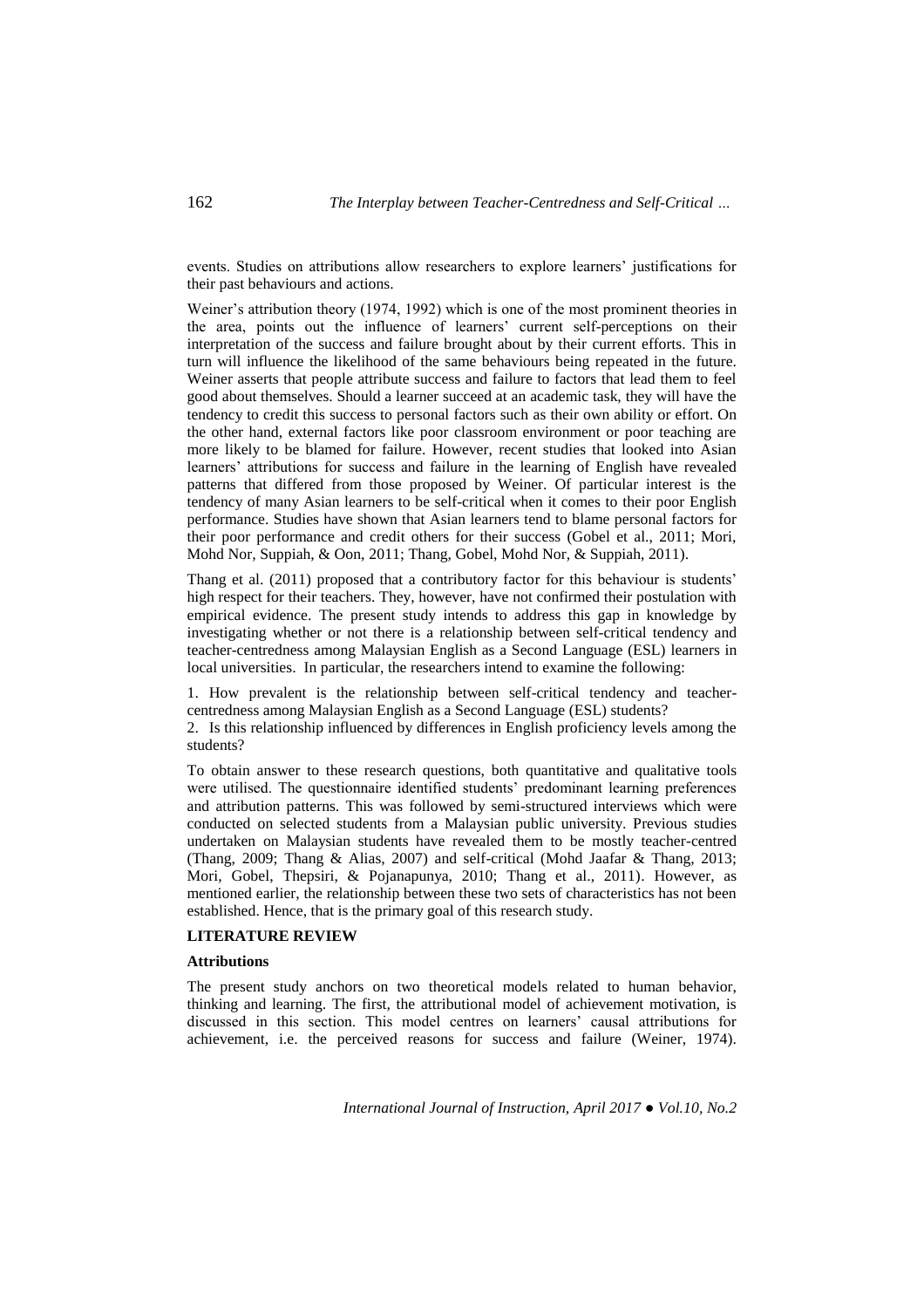According to Weiner's attribution theory, we use four most common elements of ascription to interpret and predict the outcome of previous achievement-related events which are the degree of effort expended (effort), the difficulty of the task in question (task difficulty), the degree to which luck influenced the outcome (luck) and the level of ability to complete the task (ability).

In his analysis of achievement attributions, Weiner classified attributions into three dimensions:

1. locus or locus of control, comprising attributions that are either internal or external to an individual,

2. stability, referring to attributions that are stable or open to change, and

3. controllability, consisting of attributions that are either within or outside of an individual's control.

The present study uses Gobel et al.'s (2011) dimensional classification scheme that extends Weiner's model as seen in Table 1.

| Table 1                                                                  |  |  |
|--------------------------------------------------------------------------|--|--|
| Gobel et al.'s dimensional classification scheme for causal attributions |  |  |

| Dimension           |          |           |                 |  |
|---------------------|----------|-----------|-----------------|--|
| Attribution         | Locus    | Stability | Controllability |  |
| Ability             | Internal | Stable    | Uncontrollable  |  |
| Effort              | Internal | Unstable  | Controllable    |  |
| Strategy            | Internal | Unstable  | Controllable    |  |
| Interest            | Internal | Stable    | Controllable    |  |
| Grade               | Internal | Stable    | Controllable    |  |
| Preparation         | Internal | Unstable  | Controllable    |  |
| Enjoyment           | Internal | Stable    | Controllable    |  |
| Teacher (influence) | External | Stable    | Uncontrollable  |  |
| Class               | External | Stable    | Uncontrollable  |  |
| Level               | External | Stable    | Uncontrollable  |  |
| Luck                | External | Unstable  | Uncontrollable  |  |
| Task (difficulty)   | External | Stable    | Uncontrollable  |  |

Source: Gobel et al. (2011)

Attribution theory assumes that everyone has the tendency to self-enhance when searching for causal attributions by taking credit for their own success rather than being accountable for failure (Kruger, 1999). The theory also introduces the concept of egoprotective bias which involves us blaming external, instead of personal factors for our own failure.

The self-enhancing and ego-protective tendencies however are found lacking, and to some, absent in many Asian learners. Instead, a contradictory attribution pattern is more evident, i.e. self-criticism (Gobel et al., 2011; Mori et al., 2011; Thang et al., 2011). Kitayama, Markus, Matsumoto and Norasakkunkit (1997) explained that by being selfcritical, the interconnectedness among members of a collectivist society is enhanced as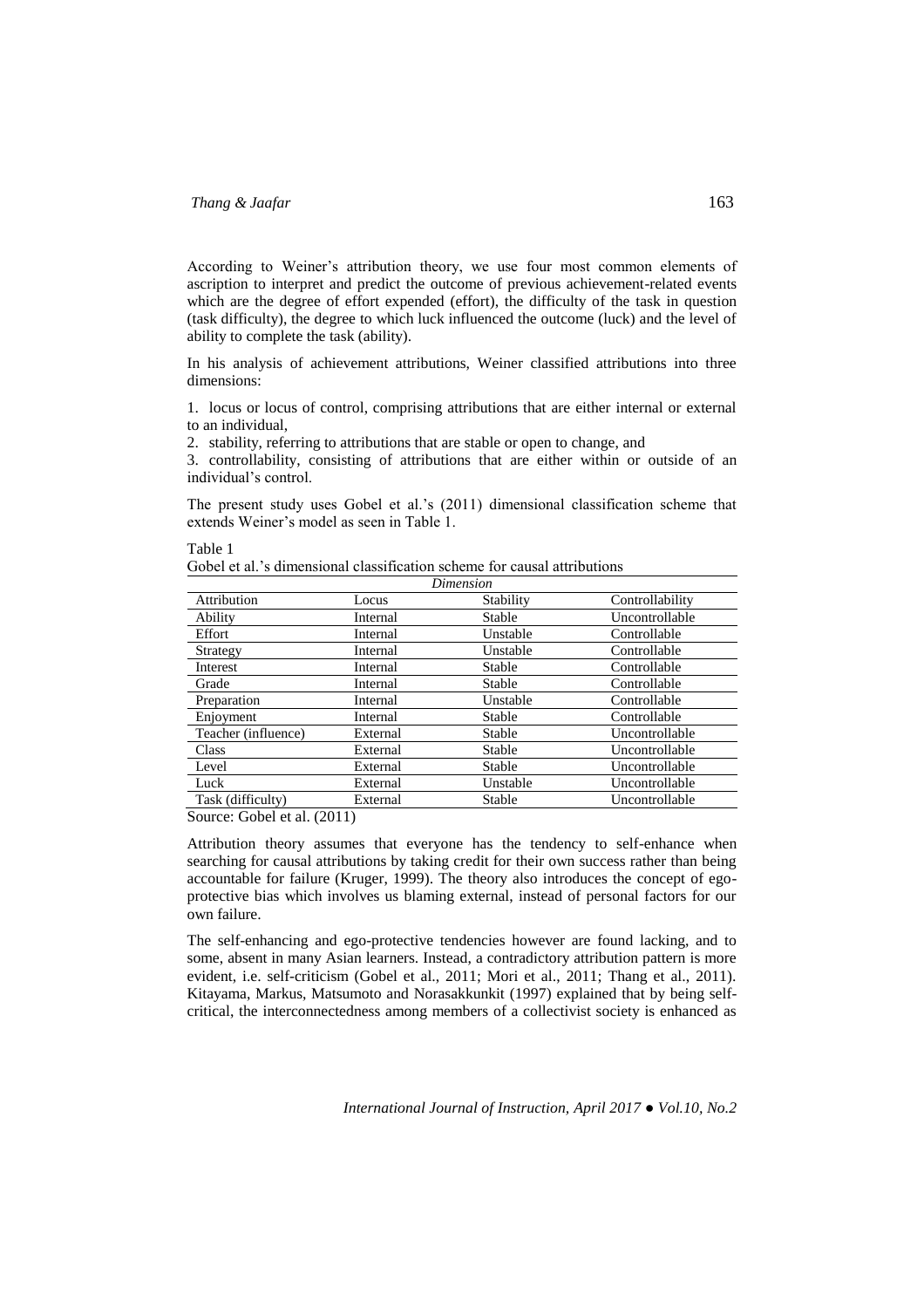this practice avoids assigning blame to others in the society. Conflicting biases such as self-enhancement and ego-protective biases may therefore jeopardise this value.

The above argument suggests that certain socio-cultural factors are capable of moulding one's attribution pattern. This argument has been supported by empirical studies conducted in many Asian contexts. For instance, Mori et al.'s (2010) comparative study on Thai and Japanese university students' attributions in an EFL context discovered the presence of self-critical tendency in both groups of students in attributing poor performance to internal factors and ascribing good performance to external factors. Moreover, the theoretical structure of causal attributions between the two groups was also quite similar, suggesting a possible cultural bias in attributions in a number of Asian cultures.

Gobel et al.'s (2011) follow-up study compared Thai, Japanese and Malaysian learners' performance attributions. The students in this study similarly displayed a self-critical tendency. The influential role of socio-cultural factors can also be seen from Thang et al.'s (2011) study on students from six Malaysian universities. Two communal characteristics were apparent among the students; high respect for teachers and selfcritical tendency. Both were more apparent among the students of one particular university, who were mostly Malays. The researchers suggested that the Malay students' tendency to demonstrate high respect for their teachers may encourage them to attribute good performance to their teachers. They also proposed that the presence of self-critical tendency may be due to learners' tendency to respect the authority, particularly their teacher, suggesting the possible relationship between the two. The truth of this postulation will be investigated in the current research study.

#### **Autonomy**

The second theoretical model supporting this study is autonomy in learning which refers to a person's ability to take charge of his/her own learning (Holec, 1981). It is a concept that is often associated with independence and individualisation (Benson, 2011; Schmenk, 2005). These values are synonymous with individualistic Western cultures and contradict some of the values that are characteristic of the more interdependent and collectivist Asian cultures (Kitayama et al., 1997; Thang, 2009).

The significant influence of the learners' socio-economic environment on autonomy in the Malaysian context can be seen in Thang's studies on autonomy (Thang, 2009; 2012; Thang & Alias, 2007). In the studies, learners in general showed a preference for more teacher-centric rather than autonomous characteristics. Generally, they preferred their teachers to guide them and provide them with constant feedback. Despite such tendency, the respondents did display autonomous characteristics. This is especially true in the case of students who were enrolled in a private university (Thang, 2009). The reviewed studies suggest that the manner in which Malaysian learners are brought up and educated encourage them to prefer a teacher-centric approach to learning. However, they seem to have the potential to shift to a more autonomous position if exposed to an environment that requires them to be so as verified by Thang's (2009) study on patterns of behaviour of students in a private university.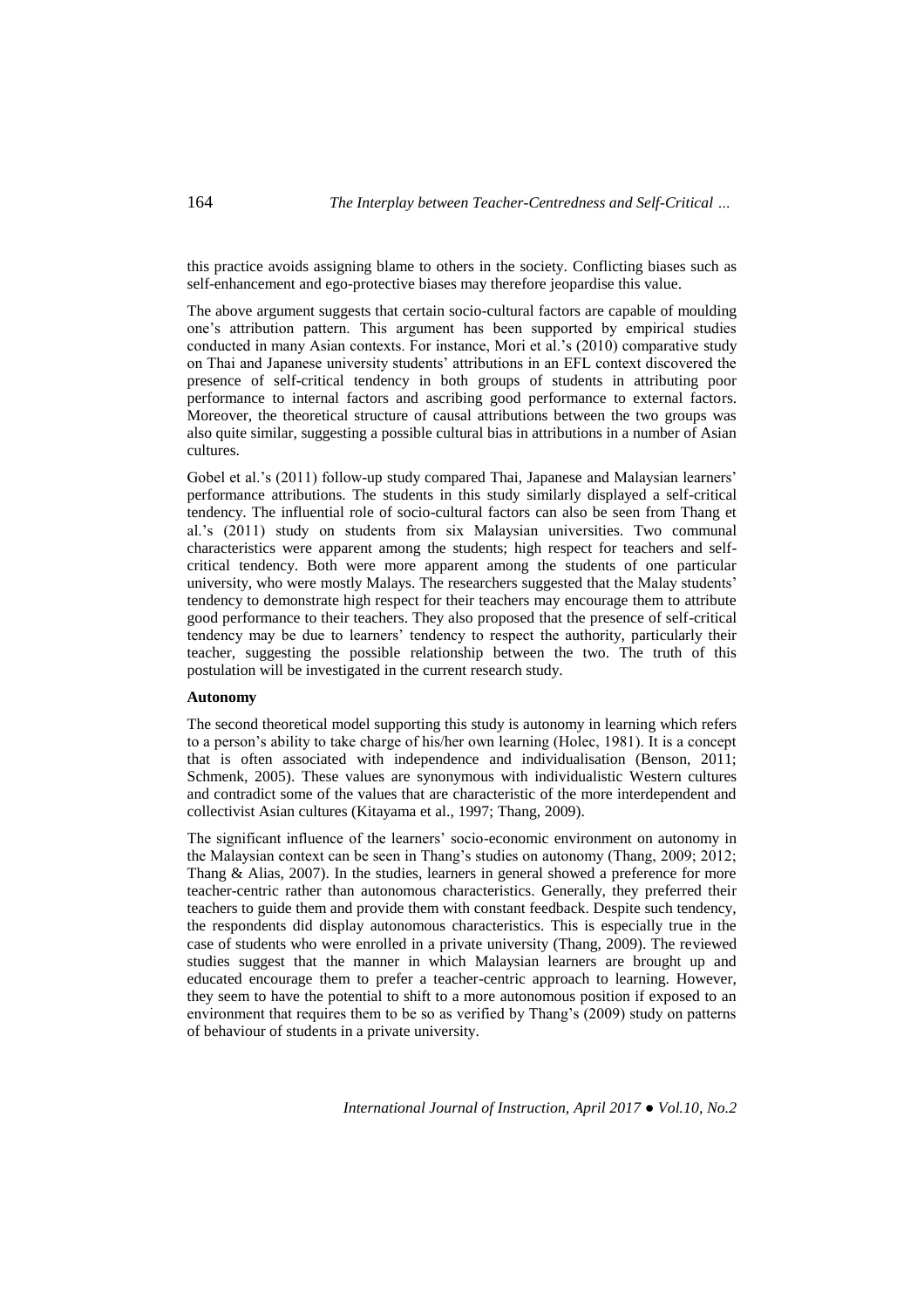It is commonly believed that this teacher-centred tendency in Malaysia is a result of a very top-down educational system where the directives coming from the Ministry of Education will be issued to schools, and teachers and students have to abide by them. This passive approach has instilled in teachers and students a preference for a passive approach to giving and receiving learning (Murugaiah, 2012; Phan, 2012).

# **METHOD**

### **Design**

The study employed the sequential explanatory design whereby quantitative data were first collected through administration of a set of questionnaires and analysed before the collection of qualitative data through semi-structured interviews (Creswell, 2008). This design was felt most appropriate for this study as the problem dealt with could not be sufficiently addressed by a single approach (Creswell, 2008). The first database, i.e. the quantitative data, functioned to identify the trend(s) displayed by the students concerned but could not explain why they displayed such tendency. A second database which provided more depth and insight was therefore necessary to interpret the findings gained from the first database.

#### **Sampling and Participants**

169 students at a Malaysian public university who were taking an English for Academic Purposes (EAP) course participated in the study. They were grouped into two categories, low proficiency (LP) and high proficiency (HP) students based on their performance in the Malaysian University English Test (MUET). Malaysians are required to take this test for admission to local tertiary institutions. Those who scored Bands 1 and 2 (the lowest two bands) were categorised as LP, whereas those who scored Bands 3 and 4 were categorised as HP students. None of the study participants scored Band 5 or 6 (the two highest bands) in their MUET.

The sample was selected using a non-probability sampling technique as this was more feasible in terms of time and resources available at the time of the study. Since the researchers only had access to EAP students from one of the university faculties, the sample comprised only students from the faculty of Social Sciences and Humanities. For selection of interview participants, purposive sampling was employed. Six participants were chosen based on certain criteria determined from their responses to the questionnaire. These criteria are explained in the data analysis section.

### **Instruments**

#### *Questionnaire*

A questionnaire comprising three sections was administered during an EAP class. Section 1 gathered demographic information on participants. Section 2 consisted of items drawn from the Learner Autonomy Characteristics Questionnaire (LACQ), adapted from a previous study (Koo, Thang, & Lee, 2005). It contained 18 items on inclination towards teacher-centred and autonomous learning. The four-point Likert scale (4 for strongly agree, and 1 for strongly disagree) was used. The reliability coefficient for LACQ was 0.76.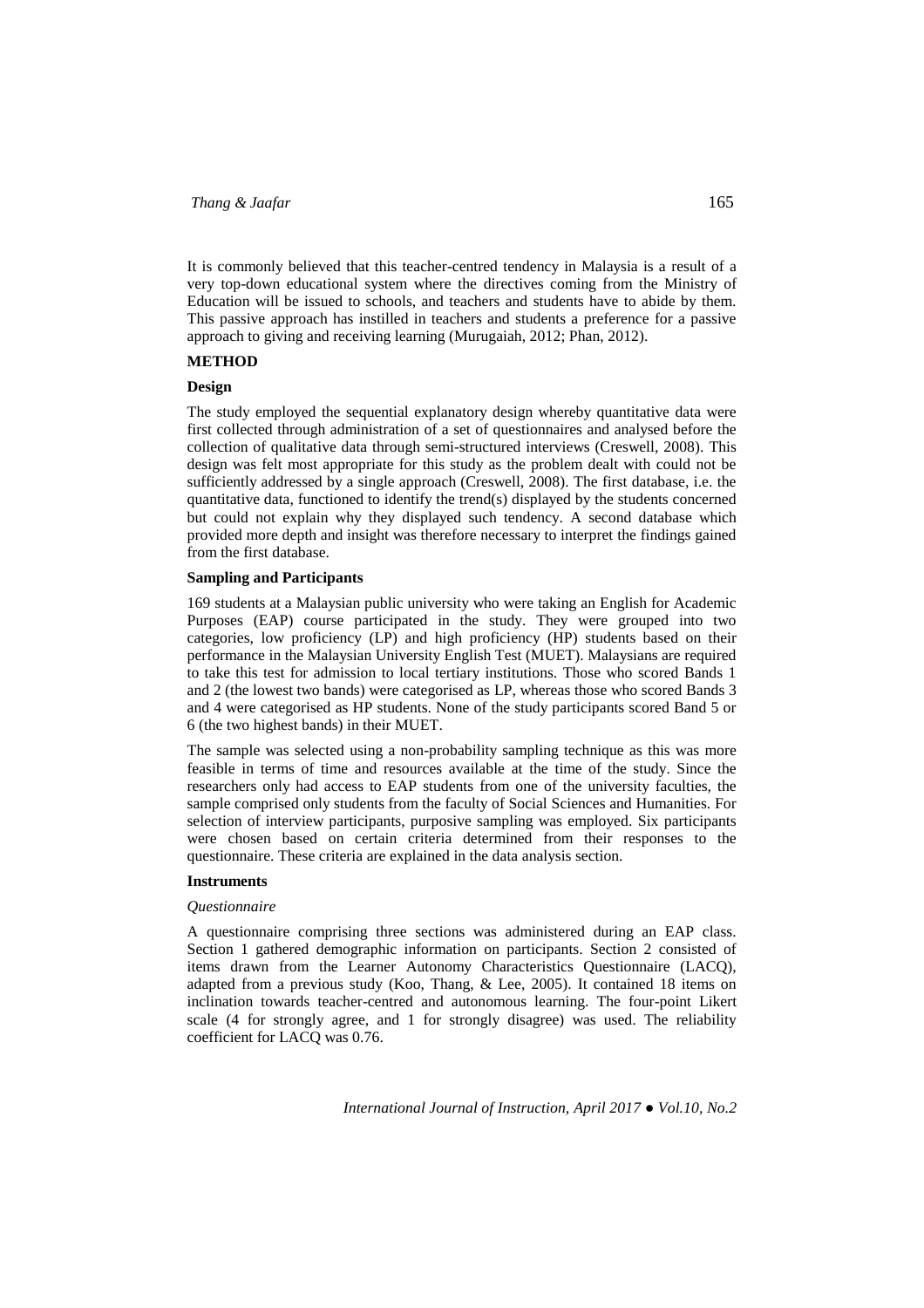Section 3 was divided in two. Part A comprised the Attributions to Success Questionnaire (ASQ), whereas Part B, the Attributions to Failure Questionnaire (AFQ). For both ASQ and AFQ, the participants were asked to choose one activity from a list that they considered they were most successful (ASQ) and poor (AFQ) at. They then rated causal attributions for the selected activities using the same four-point Likert scale used for the LACQ. The ASQ and AFQ were adapted by Gobel and his team of researchers (Gobel et al., 2011; Mori et al., 2010; Mori et al., 2011; Thang et al., 2011) and from Vispoel and Austin's (1995) questionnaires. In the present study, the reliability coefficients for the ASQ and AFQ were 0.70 and 0.74 respectively. The questionnaire was translated into the Malay language.

#### *Interviews*

The semi-structured interviews comprised one section on teacher-centredness/autonomy and another on attributions. In the first section, each participant's account of learning English from a teacher and learning it independently was recorded. The second section recorded their perception of their own English ability and the underlying reasons behind it.

#### **Data Analysis**

Out of the total 169 questionnaires administered, 137 were used for analysis. Altogether, there were 76 LP and 61 HP learners. For the quantitative analysis, factor and frequency analyses were carried out to identify the learners' predominant learning preference and attribution pattern.

For the qualitative analysis, the six interviews were transcribed and initial coding of data was first conducted by assigning category codes. Next, the researchers conducted focused coding by eliminating or combining similar patterns and subdividing or reclassifying new or emerging patterns. Responses that suggest learners' tendency to be self-critical for instance were subdivided to different types of personal factors such as lack of effort and ability. Additionally, responses that point towards their need for a teacher were scrutinised further to explore what roles they needed their English teacher to play. The eventual list was arranged into tables to allow ease of comparison between participants within and across categories.

### **FINDINGS**

#### **Quantitative Analysis**

#### *LACQ Items*

Factor analysis was carried out on the combined LP and HP groups to group items that were closely related to each other. The varimax R (orthogonal) rotation and Kaiser normalisation procedure were used to compare factors amongst learners. To increase efficiency, items that loaded below 0.4 (items number 9 and 15) were eliminated. Additionally, lower loadings in cases of cross-loadings of items were also removed.

This procedure was conducted three times as it was difficult to distinguish factors that were extracted in the first two tries. On the third try, a more clear-cut pattern emerged. This two-factor solution had an explained variance at 42.1%. An analysis of the items in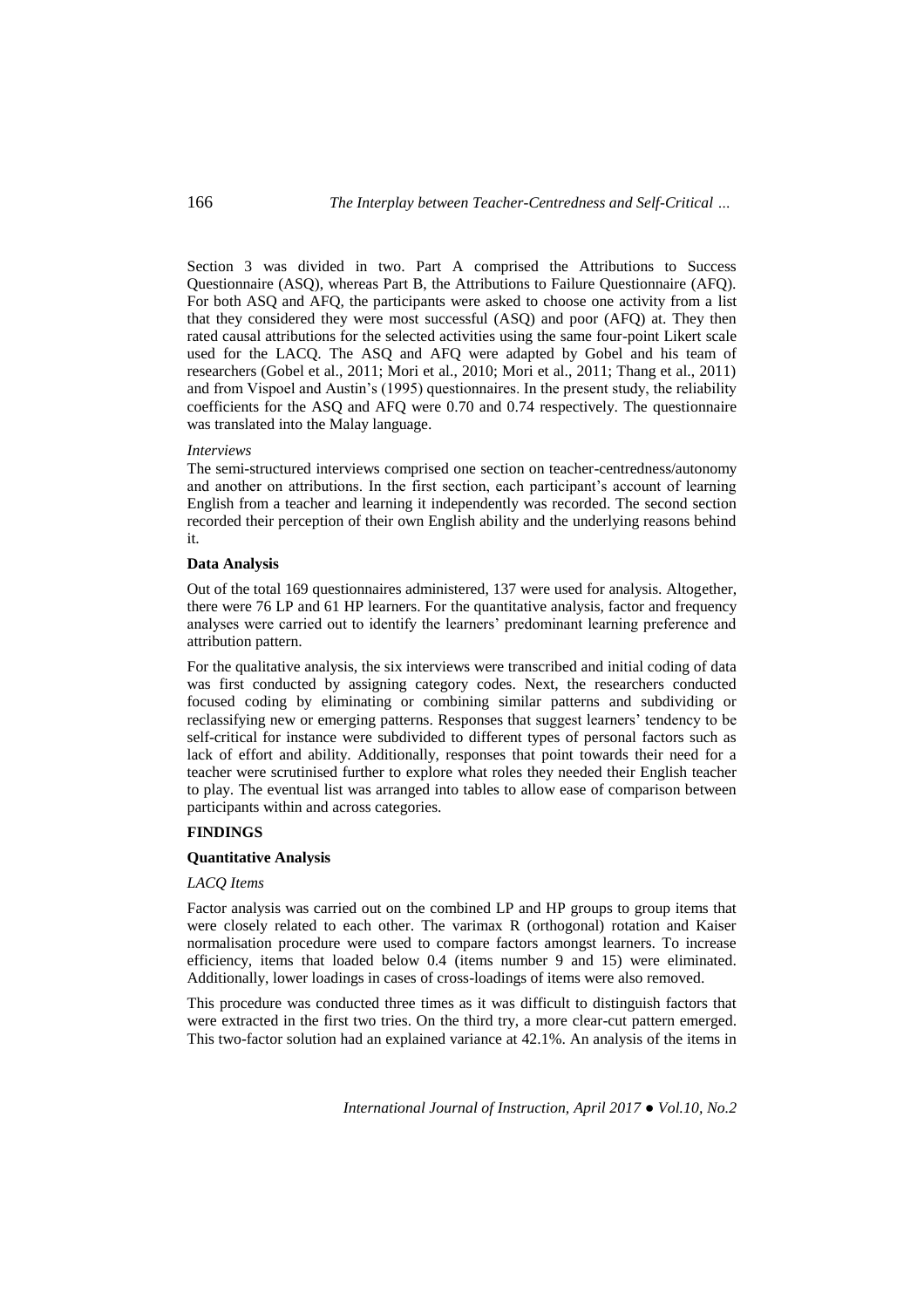each factor revealed two different types of learning preferences. Factor 1 represents the 'teacher-centred' group as it generally comprises items that indicate strong features of teacher-centredness, such as regarding teachers as a resource to identify and correct mistakes and preferring teachers to keep giving feedback. A few items indicating autonomy also feature in Factor 1 such as having the desire to self-correct mistakes and taking initiative in learning but these items are not strong expressions of autonomy.

Factor 2 on the other hand represents the 'autonomous group'. The items listed in this factor indicate strong expressions of autonomy such as having the desire to choose what, where and how to learn, believing that learners should be bold enough to challenge their teachers and disliking being directed on how to learn. (See Table 3 for a complete list of items in Factors 1 and 2).

Table 3 Characteristics of Factors 1 and 2

|          | Factor 1: Teacher-centred group                                       | <b>Factor</b> loading |
|----------|-----------------------------------------------------------------------|-----------------------|
|          | Item No. Teacher-centred learning                                     |                       |
| 4        | I like the teacher to tell me all my mistakes.                        | .725                  |
| 16       | I think it is important for teachers to give us regular feedback.     | .719                  |
| 11       | I like teachers who correct all my spoken mistakes.                   | . 719                 |
| 13       | I like teachers to frequently point out my mistakes.                  | .658                  |
| 6        | I need a lot of guidance in my learning.                              | .606                  |
| 1        | I like the teacher to explain everything to us.                       | .579                  |
| 8        | I believe it is necessary to have formal teaching to learn English.   | .465                  |
|          | Autonomous learning                                                   |                       |
| 18       | I like the opportunity to self-correct minor mistakes in my work.     | .676                  |
|          | I think it is important for us to learn about the purposes behind the |                       |
| 5        | activities given.                                                     | .628                  |
|          |                                                                       |                       |
|          | I always take the initiative when learning about something.           | .579                  |
|          | Factor 2: Autonomous group                                            | Factor loading        |
| Item No. | Autonomous learning                                                   |                       |
| 2        | I think teachers should give us opportunities to select the units we  | .915                  |
|          | like to learn.                                                        |                       |
| 14       | Students should be encouraged to challenge their teachers.            | .682                  |
| 17       | I think teachers should allow us to learn at our own pace.            | .674                  |
| 12       | I dislike being directed on how to learn.                             | .651                  |
| 3        | I think teachers should give students opportunities to decide         | .548                  |
| 10       | where and how to learn.                                               | .404                  |
|          | I know my learning style and use it effectively.                      |                       |

*Note.* Items number 9 and 15 were deleted as loadings are below 0.4

To come up with the classification of predominant learning preference, each learner's mean score for all items from Factor 1 was calculated and compared with their mean score from Factor 2. Those who scored higher mean scores for items in Factor 1 were classified as 'teacher-centred' learners and those with higher mean scores for items in Factor 2 were classified as 'autonomous' learners. Following that, frequency analysis was carried out to find out the predominant learning preference of low and high proficiency learners.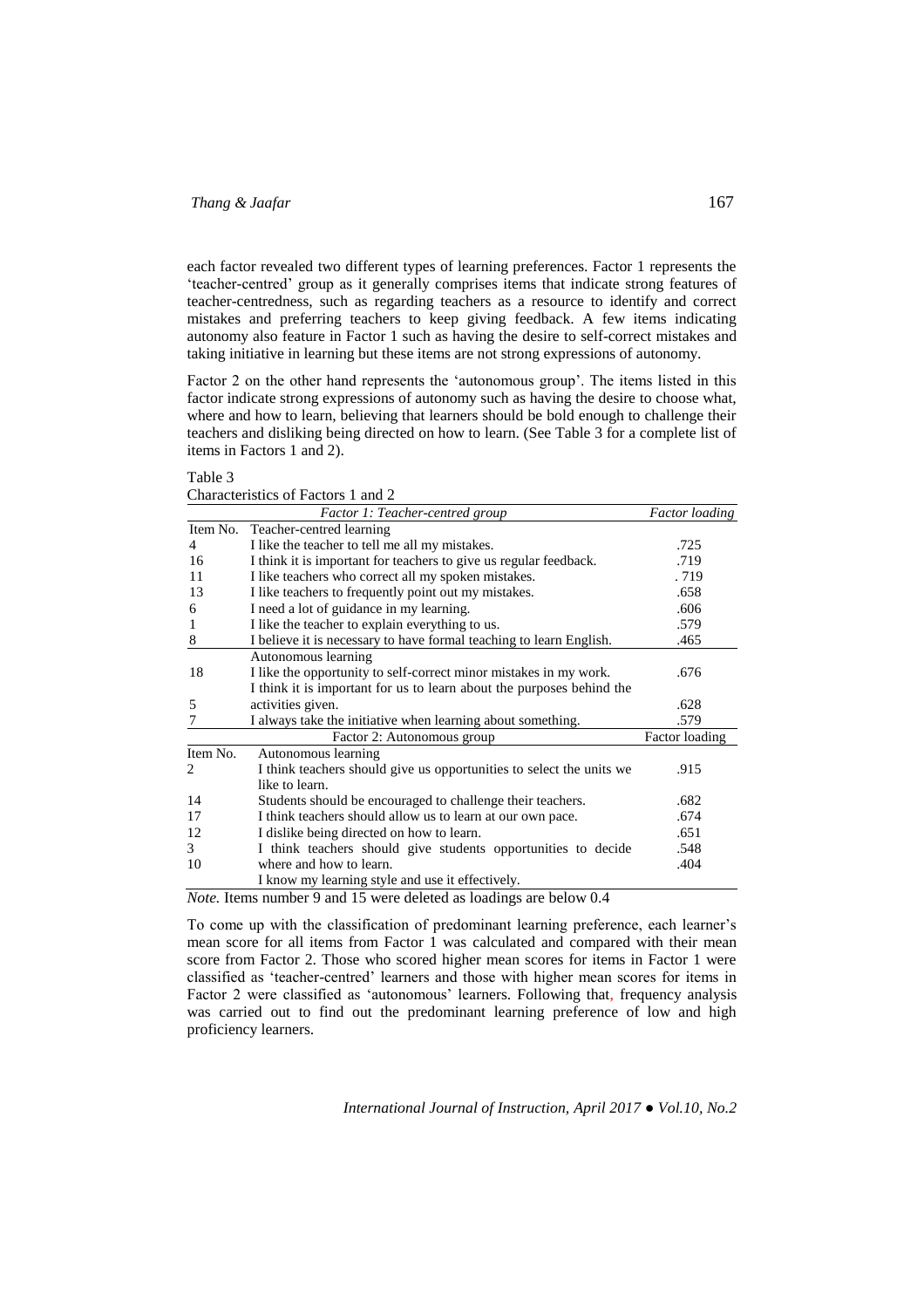The results indicate that a large majority of learners, regardless of their English proficiency level, preferred teacher-centred to autonomous learning: 70 (94.59%) LP learners and 52 (86.67%) HP learners. However, a slight difference of 7.92% between the two groups, tentatively suggests that less HP learners preferred the teacher-centred approach as opposed to the LP. Additionally, more HP than LP learners displayed a preference for autonomous learning, i.e.  $8(13.33\%)$  as opposed to  $4(5.41\%)$  LP's. These findings suggest that even though both proficiency groups preferred the teachercentred mode of learning, the HP group appeared to be slightly more inclined towards autonomy.

### *ASQ and AFQ Items*

For calculation of predominant attribution pattern of each student, the attributions in ASQ and AFQ were first divided into two categories. Ability, effort, strategy, interest, grade, preparation and enjoyment were placed into the 'internal' group, whereas luck, teacher, task, class and level were placed into the 'external' group (c.f. Gobel et al., 2011). Mean score for each category was calculated and compared using the same procedure as the classification of predominant learning preference. Next the influence of English proficiency on attributions was examined through frequency analysis. Table 4 displayed the categorisation of learners into their respective group.

#### Table 4

Categorisation of LP and HP learners into ASQ and AFQ groups

|          |               | лυ    |      | лı    |       |
|----------|---------------|-------|------|-------|-------|
| Grouping |               | IР    | HP   | ΓD    | HP    |
| Internal |               | 30    | 25   | 40    | 33    |
|          | $\frac{0}{0}$ | 43.47 | 43.1 | 57.97 | 57.89 |
| External |               | 39    | 33   | 29    | 24    |
|          | $\frac{0}{0}$ | 56.52 | 56.9 |       |       |

The frequency analysis shows that learners from both proficiency groups generally attributed their success to external than internal factors. In the case of failure, both groups tend to blame internal factors more than they blame external factors. The tendency to credit success to external factors and blame internal factors for failure suggests a higher inclination towards self-critical tendency among the learners regardless of their proficiency levels.

#### *Comparing the Relationship Between Autonomy and Attributions*

To compare this relationship, frequency analyses were undertaken (results displayed in Tables 5 and 6). For attribution for success, learners (from the HP and LP groups) who displayed teacher-centred tendency were likely to attribute their success more to external factors as shown in Table 5. The findings further suggest that a higher percentage of HP learners credited their success to external factors compared to the LP group but in view of the small difference in number, it is more appropriate to say that both groups generally attributed their success to external factors over internal factors. For LP autonomous learners, it would appear that the percentage who attributed success to external and internal factors is the same. However, the percentage of HP autonomous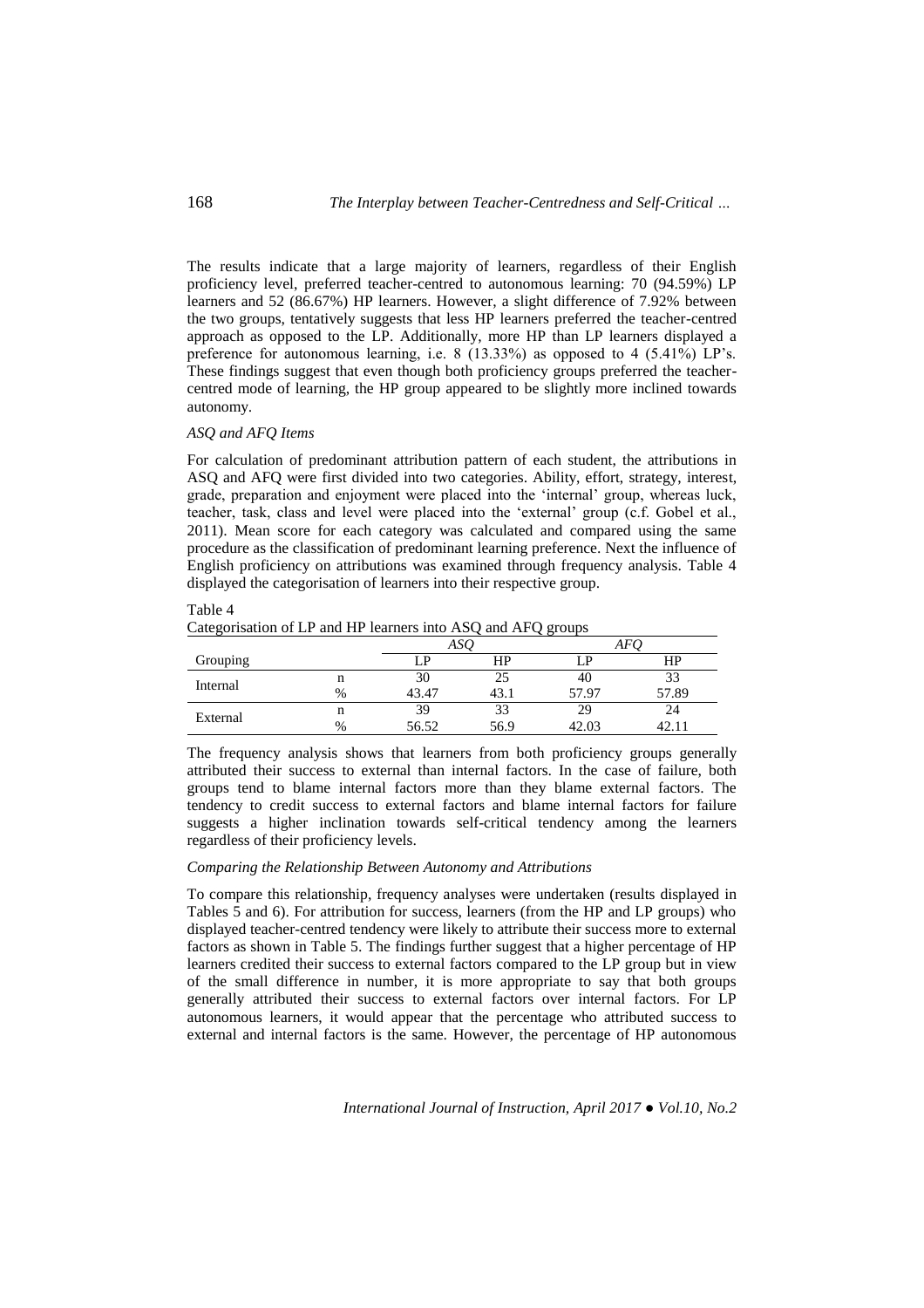Table 5

learners that attributed success to internal factor is higher. Thus it would appear that there is an inclination to attribute success to internal factors in the case of HP autonomous learners but in view of the small sample size (only seven learners) it is safer to interpret this finding with caution until it is verified by a bigger sample size.

| Categorisation of LP and HP learners into ASQ groups |            |          |    |       |
|------------------------------------------------------|------------|----------|----|-------|
| Proficiency                                          | Preference | Grouping | n  | $\%$  |
| LP                                                   | ТC         | Internal | 29 | 46.02 |
|                                                      |            | External | 34 | 53.97 |
|                                                      | AT         | Internal |    | 50    |
|                                                      |            | External |    | 50    |
| HP                                                   | TC         | Internal | 20 | 40.0  |
|                                                      |            | External | 30 | 60.0  |
|                                                      | AT         | Internal |    | 57.16 |
|                                                      |            | External |    | 42.83 |

In the case of attribution for failure, Table 6 reveals that the LP and HP learners who displayed teacher-centred learning characteristics were more inclined to attribute failure to internal factors. With regard to the autonomous learners, the percentage of LP and HP learners who attributed success to external factors is higher. Although the number of learners involved is small this finding is rather noteworthy especially in the case of the HP learners where five out of seven attributed their failure to external factors.

| Categorisation of LP and HP learners into AFO groups |            |          |                |       |
|------------------------------------------------------|------------|----------|----------------|-------|
| Proficiency                                          | Preference | Grouping | n              | $\%$  |
| LP                                                   | TС         | Internal | 37             | 57.81 |
|                                                      |            | External | 27             | 42.19 |
|                                                      | AT         | Internal |                | 33.26 |
|                                                      |            | External |                | 66.74 |
| HP                                                   | TC         | Internal | 31             | 63.27 |
|                                                      |            | External | 18             | 36.73 |
|                                                      | AT         | Internal | $\mathfrak{D}$ | 28.56 |
|                                                      |            | External |                | 71.44 |

#### Table 6

ction of LP and HP learners into  $\Lambda$  EQ

Categorisation of LP and HP learners into ASQ groups

The results revealed that teacher-centred learners, regardless of their proficiency levels, were self-critical of their own performance. However, there is also some indication that HP autonomous learners were less self-critical and had greater tendency to blame external factors for failure. However, on the whole it would appear that proficiency levels do not have a major influence on the relationship between autonomy and attributions.

### **Qualitative Analysis**

To provide deeper insights into the relationship between teacher-centredness, autonomy and attributions, semi-structured interviews were conducted. Based on their predominant learning preference and attribution pattern, HP and LP learners were categorised into one of the following types: teacher-centred and self-critical, teacher-centred and non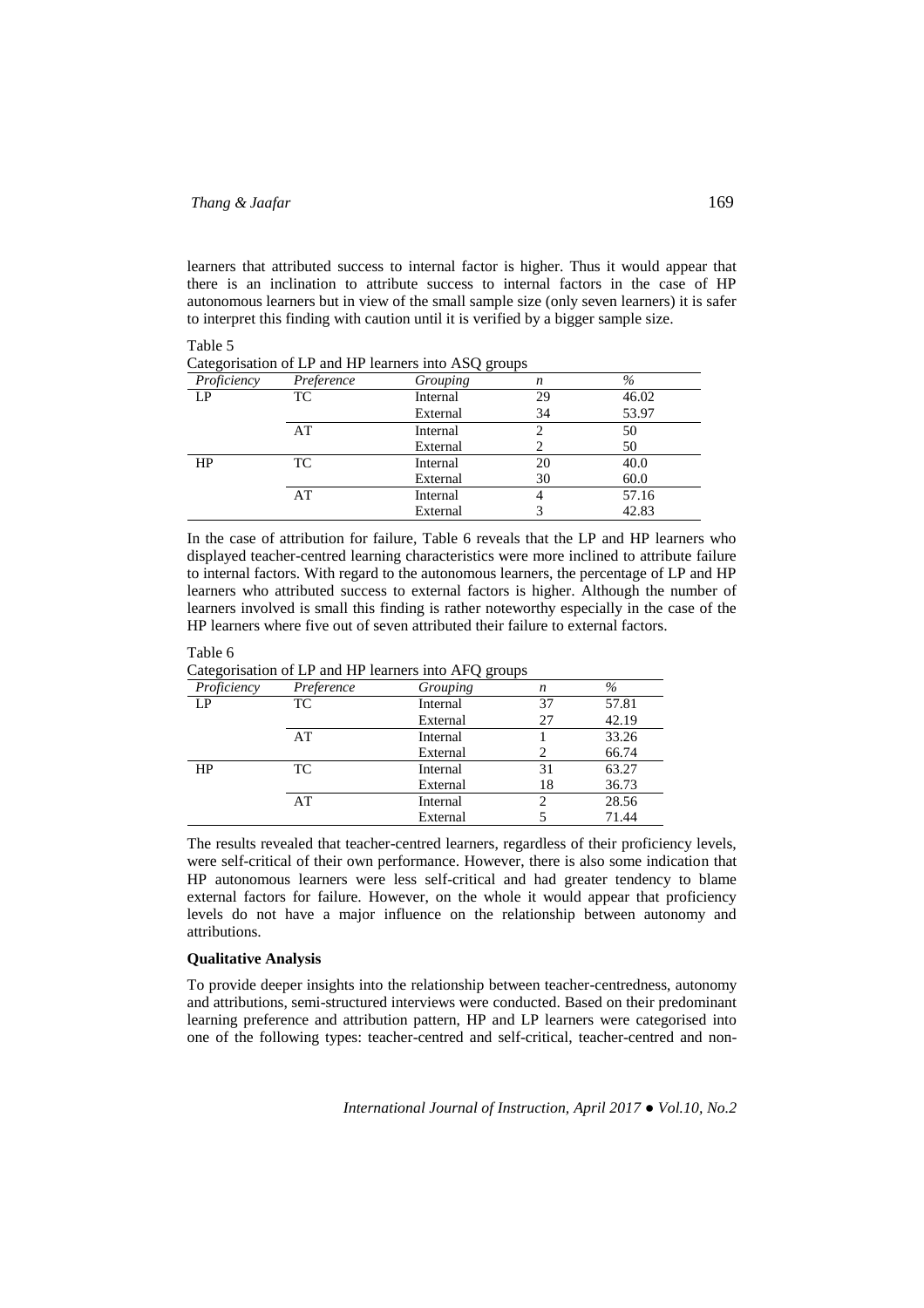self-critical, autonomous and self-critical, or autonomous and non-self-critical. In the end, six learners volunteered to participate in the interviews. Table 7 reports their characteristics:

| Characterístics of thich view barticipality |             |                     |                     |  |
|---------------------------------------------|-------------|---------------------|---------------------|--|
| <i>Student</i>                              | Proficiency | Learning preference | Attribution pattern |  |
| Α                                           | High        | Teacher-centred     | Self-critical       |  |
| B                                           | High        | Teacher-centred     | Non self-critical   |  |
|                                             | Low         | Teacher-centred     | Non self-critical   |  |
|                                             | High        | Autonomous          | Non self-critical   |  |
| E                                           | Low         | Autonomous          | Non self-critical   |  |
| E                                           | High        | Autonomous          | Self-critical       |  |

Characteristics of interview participants

Responses of students A, B and C who were classified as teacher-centred learners were analysed first. Their responses clearly indicate their teacher-centred characteristics.

Student A (HP): *(I learn better) when there is someone to encourage me, to push me.*

Student B (HP): *I really need a teacher. I rely on the teacher to strengthen my understanding of English.*

Student C (LP, teacher-centred): *... the best foundation in obtaining knowledge is, there must be a teacher. Teachers are important. If we do not understand something, we can refer to the teachers.* 

Interestingly even students (E and F) who were classified as autonomous learners seemed to feel that the teachers were indispensable.

Student E (LP): *If s/he is not around, I feel it will be a bit difficult, to give us guidance and all.*

Student F (HP): *Because when we learn on our own, we will need explanations, right? When we learn from books, or the Internet, we may not necessarily understand (what we learn). Sometimes, they mean different things. That is why I feel that learning from a teacher is necessary.*

Only Student D seemed to display typical characteristics of an autonomous learner:

Student D (HP): *I think I prefer to learn English on my own.* 

*I think (it is) better, I just learn on my own.*

Next, the interview data on attribution patterns were scrutinised. According to the classification, Students A and F belonged to the self-critical category. Their responses when asked about their performance in learning English, clearly reflect this tendency.

Student A (HP): *(I am) not confident. (I am) worried that I would make a mistake.*

*(I am) not (successful) yet. Back then, even until this time, when we learn we must learn grammar, grammar. But I still cannot master (it).*

*International Journal of Instruction, April 2017 ● Vol.10, No.2*

Table 7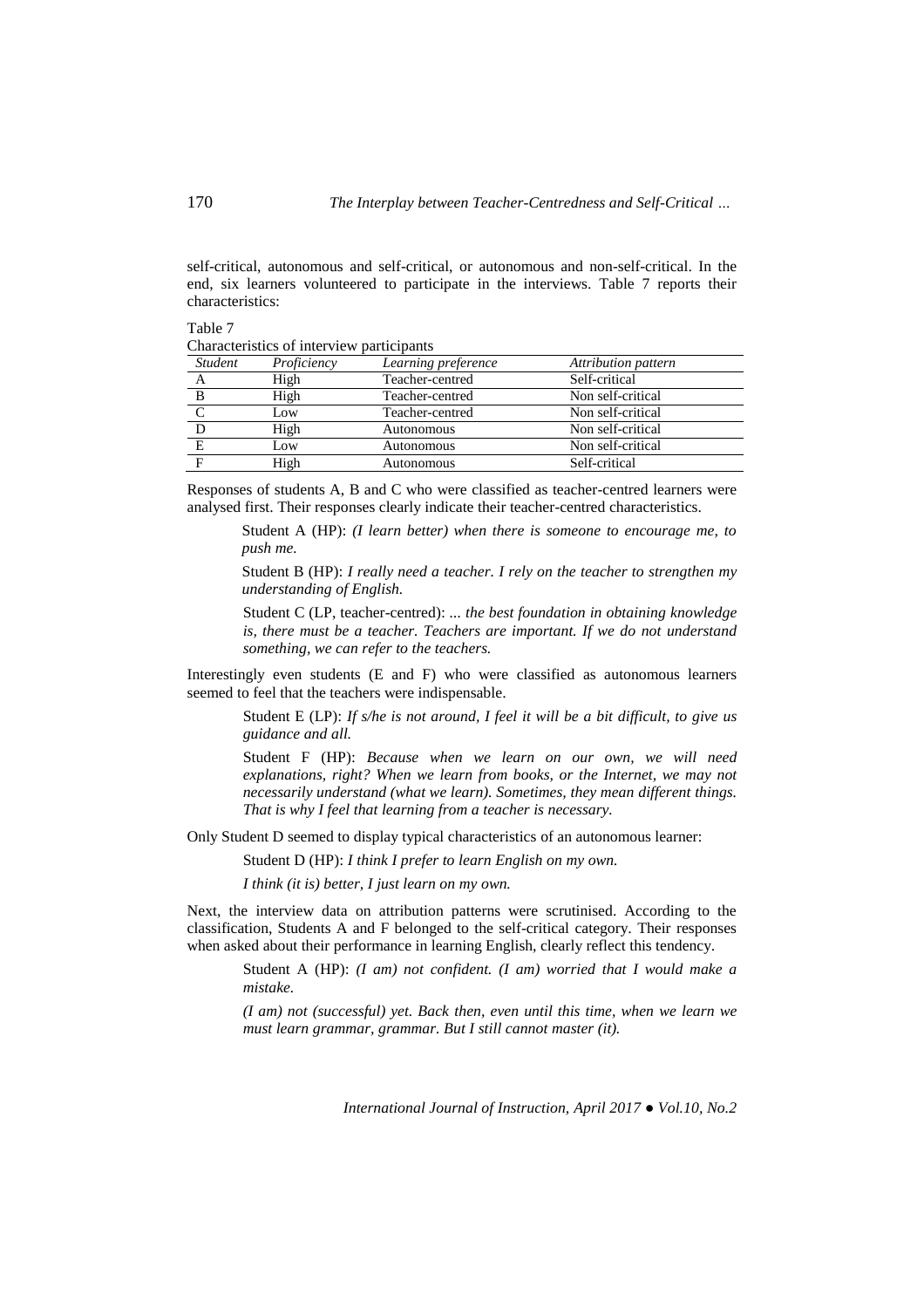Student F (HP): *I think it (poor performance) is my fault.*

*Because maybe I do not have enough focus, which means like, I think I'm still lacking in learning English. Not enough practice.*

Students B, C, D and E belonged to the non-self-critical category. However, on analysing the interview data, it was found that Students B and D possessed some nonself-critical characteristics and some self-critical characteristics. Student B (HP) "blamed the teachers when they fail to capture the students' interest into listening to what he/she is saying" but she did say that effort should come from herself too as indicated below:

> *(I will blame) the teachers because there should be a win-win situation, right? So when we, I, have shown the interest to learn ESS (the EAP course) at the onset, because I truly wanted to learn English, yet the teacher does not have the means to attract the student's interest, then I will blame her.*

Student D (HP) also felt teachers should be blamed if they failed to teach well:

*OK, 80% why I blame teachers (for my failure)? Not because I don't appreciate them, maybe the way of their teaching, maybe the syllabus, their approaches. I think all these factors contribute to 80% of the failure.* 

However, like student B, he also felt that effort should first come from himself.

*We need to make an effort (to succeed) … in order to succeed, you have to have, not passion, but you have to have this motivation to make yourself good… I think you're the one who makes whether you succeed or you fail. But in terms of how you succeed, if it is us who put in the effort, so 100% from us? …Yes, I think from within. 100%, if it's in that case because of individual effort.*

Thus, it would appear that students who were ready to blame their teachers also felt that internal factors like effort and hard work were equally important in determining success and failure.

On the other hand, students C and E, although classified as non-self-critical, clearly felt that the blame should be more on themselves if they failed to do well.

> Student C (LP): *Teacher only provides assistance (contributes) 20%. 80% comes from us. So, teacher is there just for support. We have to seek (learn) ourselves. But we are the ones who are weak in English. We have to look for all the stuff, teacher only helps 20%.*

Student E (LP) attributed success to teacher and blamed herself for failure:

*Actually, the lecturer is the one who helps most. She is the one who supports us to master English.*

*I think the cause (of the failure) is myself. (I) did not do much practice. Lack of practice, lack of reading. That leads to lack of mastery. When we are about to*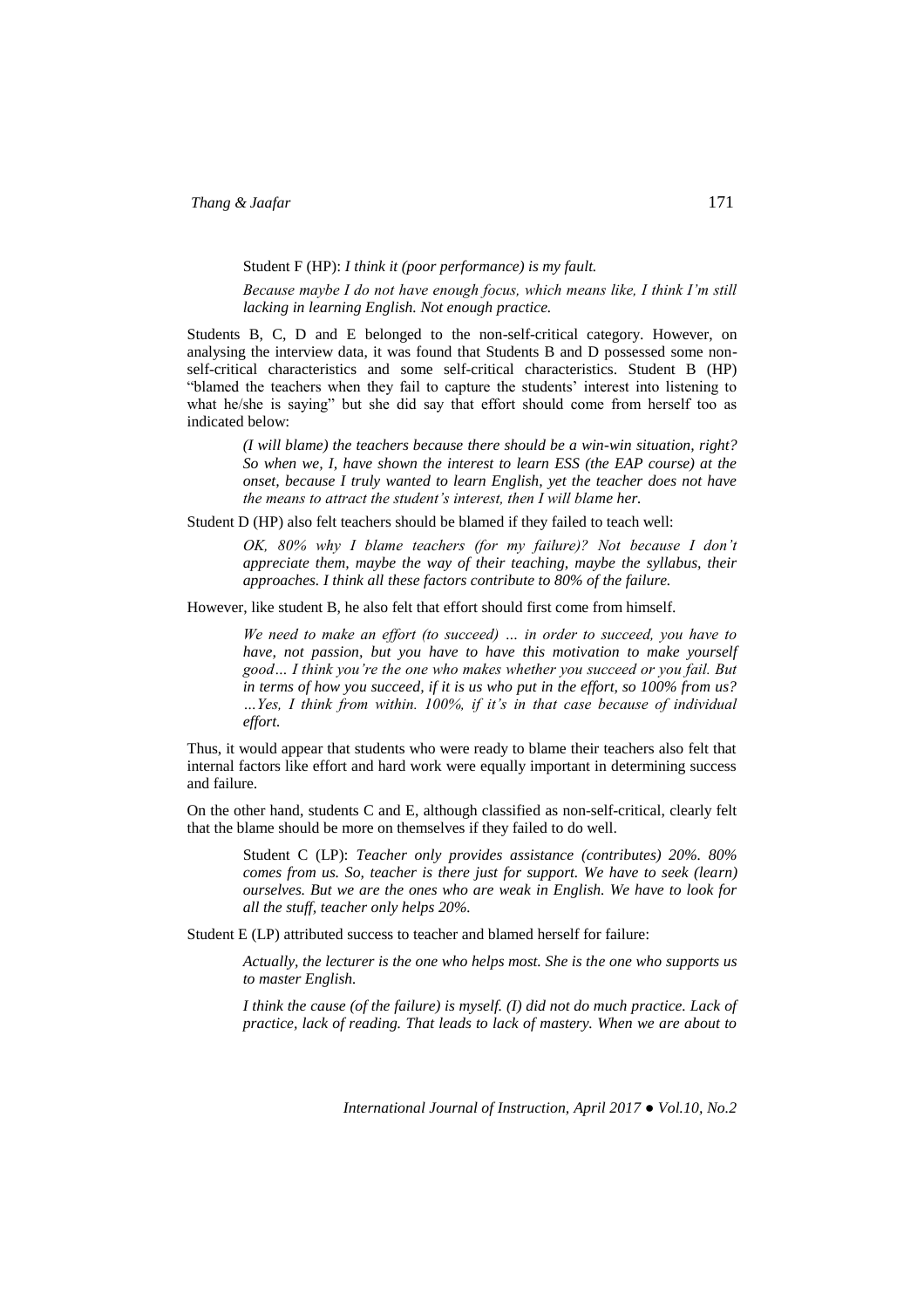*master (it), when we have already mastered (it), we stop for a while. Then we forget again. After that, we start again.*

The findings from the qualitative data are very intriguing. They reveal nuances of similarities and differences that could not possibly be detected by a quantitative analysis. Generally, it supports the quantitative data in showing that the students were generally teacher-centred and self-critical in nature with regard to their learning of English. Even learners who possessed autonomous characteristics and displayed inclination to blame their teachers when they failed to do well, were quick to admit that effort and hard work on their part were equally crucial to succeed in the learning of English. This pattern seems to run across proficiency levels too although the HP autonomous learners appeared more willing to blame their teachers.

### **DISCUSSION**

The quantitative findings reveal that in general learners who displayed teacher-centred tendency were likely to be self-critical by attributing failure to internal factors. However, there is also some indication that HP autonomous learners were less self-critical and had greater tendency to blame external factors for failure. The qualitative findings, however, reveal that these HP learners acknowledged that personal factors were equally crucial for successful performance in the learning of English. These findings support Thang et al.'s (2011) postulation that Malaysian learners' self-critical tendency is, in part, explained by their tendency to respect their teachers, and together, both studies provide support in linking teacher-centredness and self-critical tendency in the learning of English that are prevalent among Malaysian university students.

These findings to a certain extent contradict those of Mori et al.'s (2011) quantitative study undertaken on students from six Malaysian universities. Their findings reveal Malaysian undergraduates who had high English proficiency level to be similar to Western students in that they attributed success more to their own effort and ability, and failure to class and interest-related factors. However, it has to be pointed out that this tendency is evident in the present study too although to a lesser extent and it was the qualitative component of this study that brought out the nuances of differences.

Additionally, the profound influence of English teachers on the learners and on their learning of English is apparent from the qualitative data. The learners regarded learning English from a teacher as a necessity. A teacher is not simply a knowledge provider or a source of reference but an advisor and a motivator as well. This is not surprising considering the way these learners were brought up. Malaysian learners as a result of an exam-oriented education system have been oriented into perceiving their teachers as the main provider of knowledge who have a major role in influencing their learning processes (Tengku Kasim & Furbish, 2010). Moreover, the tendency to respect and think highly of their teachers has been instilled since young and is now ingrained within the learners (Abdul Majid et al. 1999; Philip & Koo, 2006). The question that we would like to address here is whether this phenomenon is a problem.

As Thang et al. (2011) pointed out, Malaysian learners' tendency to attribute success to their teachers and to criticise themselves for failure had not led to negative effects in the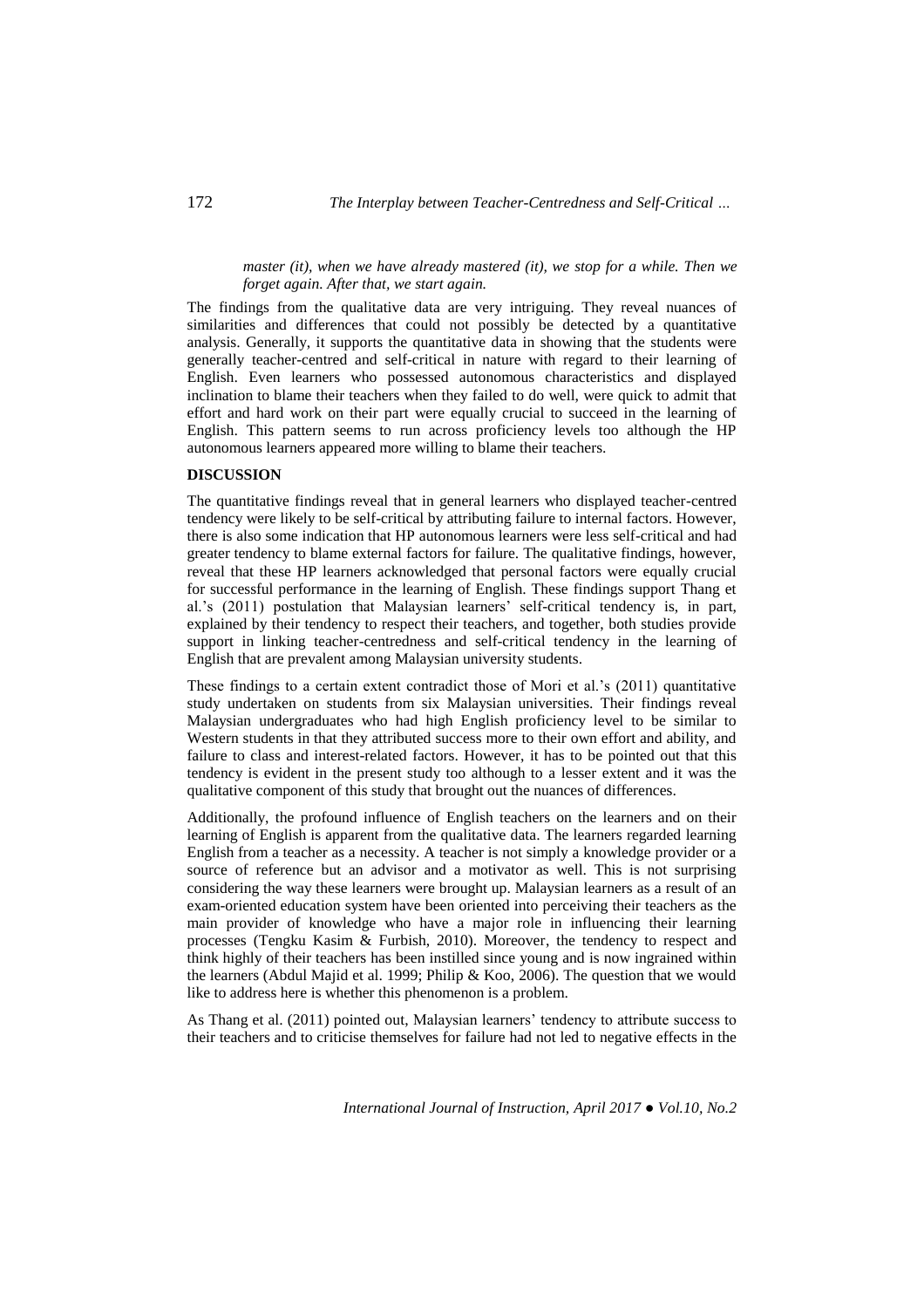sense that they are still capable of learning on their own. This is the case of learners in other Asian contexts too. In fact, the self-criticality prevalent among these learners is positive in certain aspects. As revealed in earlier studies (Gobel et al., 2011; Mori et al., 2011; Thang et al., 2011), these students tend to have a self-improving tendency. This can make them strive harder to address their weaknesses as they consider failures as features that they need to work on. This action, known as 'adjustment' (Morling, Kitayama, & Miyamoto, 2002), allows them to fit better into the interdependent community in which they belong and which encourages conformity to other members' needs and expectations.

Nevertheless, the introduction of attribution training to these learners may be in order. This training involves transforming attribution styles that create a negative and undesirable achievement-related behaviour (Dörnyei, 2001). Enhancing learners' beliefs in their own personal contributions towards their academic performance can boost learners' self-confidence which motivates them to greater heights in their future careers. Teachers, have a role to play in this too. They can help in promoting positive causal attributions among their students so that they feel they are in control of their own success. In other words, learners must believe that without teachers they can still succeed. Therefore, they also need to believe that it is okay to be critical of their teachers and to voice this when necessary.

Another matter worth considering is whether it is necessary to label these learners as autonomous or teacher-centred. The answer is 'no'. What is more crucial for successful learning is the ability to exercise autonomy whenever they are required to do so and in whichever way that suits them best. This is described as 'reactive' autonomy by Littlewood (1999), and according to him, this type of autonomy "does not create its own directions but, once a direction has been initiated, it will enable learners to organise their resources autonomously in order to reach their goal" (p. 75). This capability has been established in studies conducted in Malaysia (Mohd Jaafar & Thang, 2013; Thang, 2009; Thang & Alias, 2007) and other Asian countries (Chia, 2009; Intratat, 2004).

Having said that, it does not mean that efforts should not be undertaken to promote a more student-centred and autonomous approach to teaching and learning. One major hurdle towards achieving this goal is the top-down education system in Malaysia. Teachers should be the agent of change and given the opportunity to engender them. Without this opportunity, teachers might suffer from lack of initiatives and creativity (Murugaiah, 2012). This situation is further aggravated by the highly exam-oriented system of education in Malaysia which focuses on grades in examination beyond anything else. This evidently suppresses learners' creativity and imagination (Kirkpatrick & Zang, 2011), and produces students who depend blindly on their teachers to help them pass examinations (Mohd Nor, 2005). It is time to look seriously into this situation and undertake changes that address the root of these problems.

## **CONCLUSION**

The findings suggest the profound role of socio-cultural factors in shaping the study participants' teacher-centred and self-critical tendencies and in shaping the relationship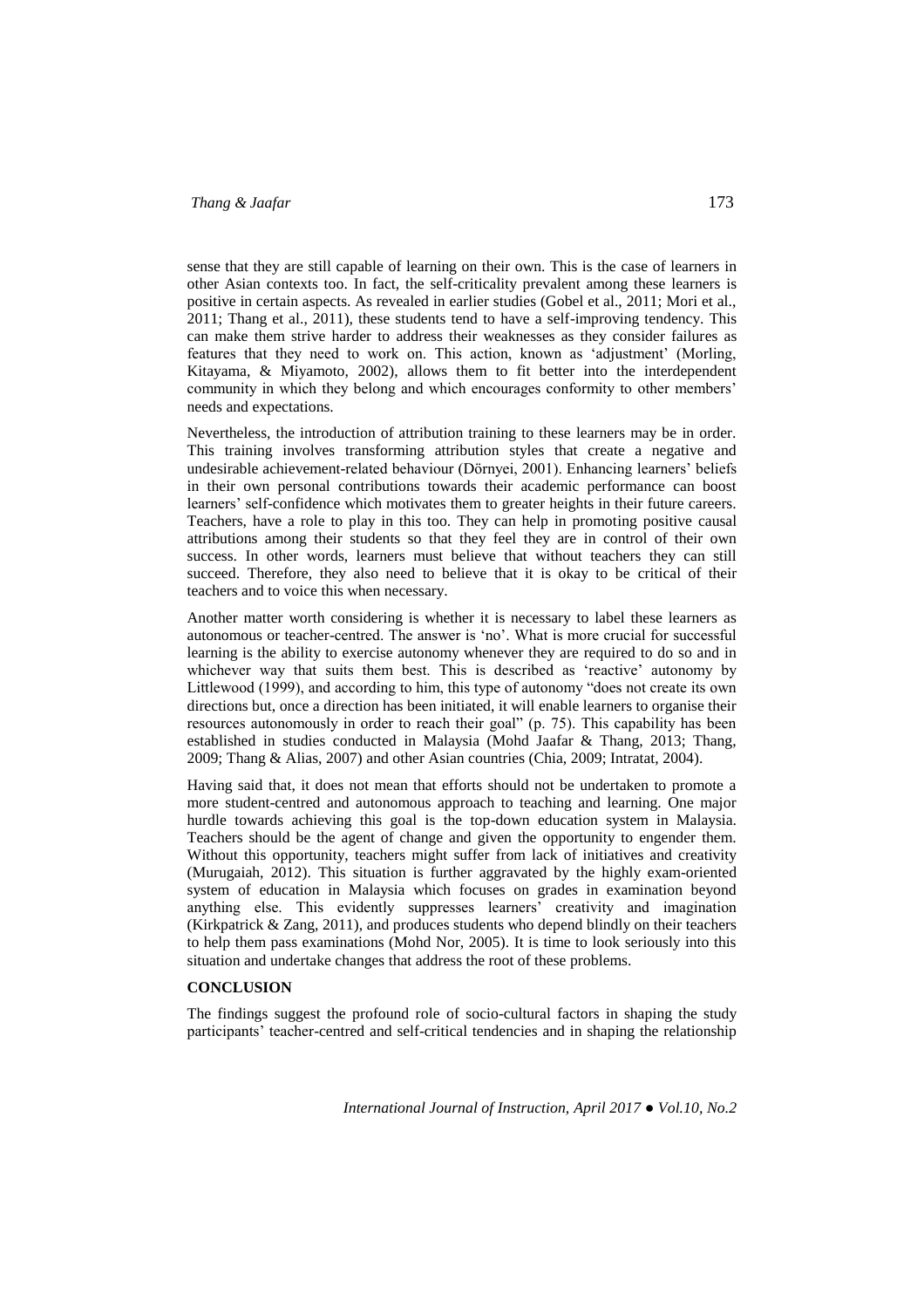between the two. As such, the study provides another perspective worth pondering. Instead of viewing both tendencies as shortcomings, they should be seen as a unique trait of the community to which the learners belong. The tendencies, as elicited from the qualitative data, resulted from the learners' efforts as a member of the community to adapt and adjust to fit better in the community. These findings, albeit not generalisable due to the sampling technique, could nevertheless potentially explain similar tendencies evident in other Asian communities, especially those in countries that share similar topdown and exam-oriented education systems. Nonetheless, it has to be acknowledged that it is possible to change for the better. Thus, future directions for researchers on autonomy and attributions in Asian contexts should focus on coming up with ways to understand and exploit these unique tendencies and the students' high opinion and respect for their teachers to help to enhance students' learning processes. Studies that explore ways on how to strike an effective balance between these tendencies with the more 'western' autonomous and self-enhancing tendencies should be undertaken.

#### **REFERENCES**

Abdul Majid, S. Z., Hashim, M.Y., Ghazali, A. Z., Lee, K. H., Basri, A. F., & Wahid, Z. A. (1999). *Sejarah Malaysia Tingkatan 5. Kuala Lumpur.* Malaysia: Dewan Bahasa dan Pustaka.

Benson, P. (2011). *Teaching and researching autonomy in language learning.* (2nd ed.). Harlow: Longman.

Chia, C. S. C. (2009). Is the Chinese culture of learning a barrier to fostering autonomous learning among PRC students? In S. M. Thang, & B. Sinclair (Eds.), Learner autonomy: Research and practice in Malaysia and Singapore (pp. 34-60). Petaling Jaya, Malaysia: Pearson Malaysia.

Creswell, J.W. 2008. *Educational research: Planning, conducting, and evaluating quantitative and qualitative research.* 3rd Edition. New Jersey: Pearson Education.

Dörnyei, Z. (2001). *Motivational strategies in the language classroom*. Cambridge: Cambridge University Press.

Gobel, P., Mori S., Thang, S. M., Kan, N. H., & Lee, K. W. (2011). The impact of culture on student attributions for performance: A comparative study of three groups of EFL/ESL learners. *Journal of Institutional Research South East Asia (JIRSEA), 9,* 27-43.

Holec, H. (1981). *Autonomy in foreign language learning*. Oxford: Pergamon.

Intratat, C. (2004). *Investigation on IT autonomous learning: A case study from Thailand*. Paper presented at UNTELE Conference, Universite de Compiegne, France.

Kirkpatrick, R., & Zang, Y. (2011). The negative influences of exam-oriented education on Chinese high school students: Backwash from classroom to child*. Language Testing In Asia, 1,* 36**-**45.

Kitayama, S., Markus, H. D., Matsumoto, H., & Norasakkunkit, V. (1997). Individual and collective process in the construction of the self: Self-enhancement in the United States and self-criticism in Japan. *Journal of Personality and Social Psychology, 72,* 1245-1267.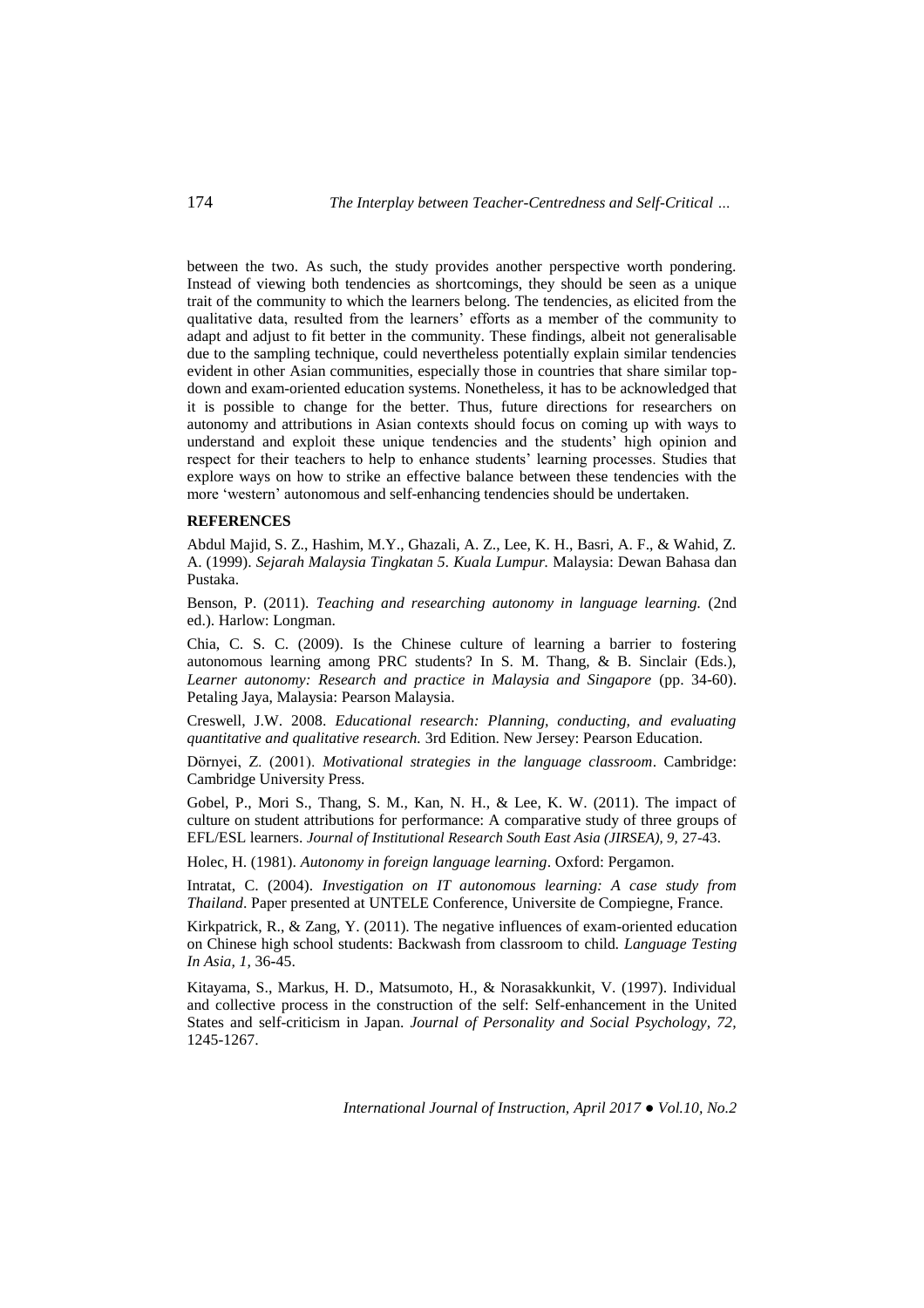Koo, Y. L., Thang, S. M., & Lee, S. K. (2005). Investigating learner characteristics in the design of an online ESP programme: Learner readiness, identity and literacy in changing contexts. In S. H. Stapa, H. Azman, N. Abdul Razak, & M. S. Abd Aziz (Eds.), *Language policy and practice for nation building* (pp. 101-125). Bangi, Malaysia: UKM.

Kruger, J. (1999). Lake Wobegon be gone! The "below-average effect" and the egocentric nature of comparative ability judgments. *Journal of Personality and Social Psychology, 77,* 221-232.

Littlewood, W. (1999). Defining and developing autonomy in East Asian contexts. *Applied Linguistics, 20*, 71-94.

Manusov, V., & Spitzberg, B. H. (2008). Attributes of attribution theory: Finding good cause in the search for theory. In D.O. Braithwaite & L.A. Baxter (Eds.), *Engaging theories in interpersonal communication* (pp. 37-49). Thousand Oaks, CA: Sage Publications.

Mohd Jaafar, N., & Thang, S. M. (2013). Revisiting autonomy and attributions: A case in a Malaysian University. *GEMA® Online Journal of Language Studies, 13,* 41-64.

Mohd Nor, A. (2005). *Teaching thinking skills: Redesigning classroom practices*. Paper presented at Redesigning Pedagogy: Research, Policy, Practice Conference, Nanyang Technological University, Singapore.

Mori, S., Gobel, P., Thepsiri, K., & Pojanapunya, P. (2010). Attributions for performance: A comparative study of Japanese and Thai university students. *The Japan Association for Language Teaching (JALT) Journal, 32,* 5-28.

Mori, S., Thang, S. M., Mohd Nor, N., Suppiah, V. L., & Oon, S. I. (2011). Attribution tendency and its relationship with actual and perceived proficiency. *GEMA® Online Journal of Language Studies, 11,* 199-218.

Morling, B., Kitayama, S., & Miyamoto, Y. (2002). Cultural practices emphasize influence in the United States and adjustment in Japan. *Personality and Social Psychology Bulletin, 28,* 311-323.

Murugaiah, P. (2012). *Developing online communities of practice among Malaysian smart school teachers* (Unpublished docrotal dissertatioan), Universiti Kebangsaan Malaysia, Malaysia.

Phan, T. T. T. (2012). Teacher autonomy and learner autonomy: An East Asian's perspective. *International Journal of Social Science and Humanity, 2,* 468-471.

Philip, B., & Koo, Y. L. (2006). Social-motivational metacognitive strategy instruction (SMMS1z). Investigating autonomy of Malaysian ESL learners: A comparison between public and private universities. *3L: The Southeast Asian Journal of English Language Studies, 15,* 97-124.

Tengku Kasim, T. S. A., & Furbish, D. (2010). Transforming Malaysian teacher education for a sustainable future through student-centred learning. *Proceeding the*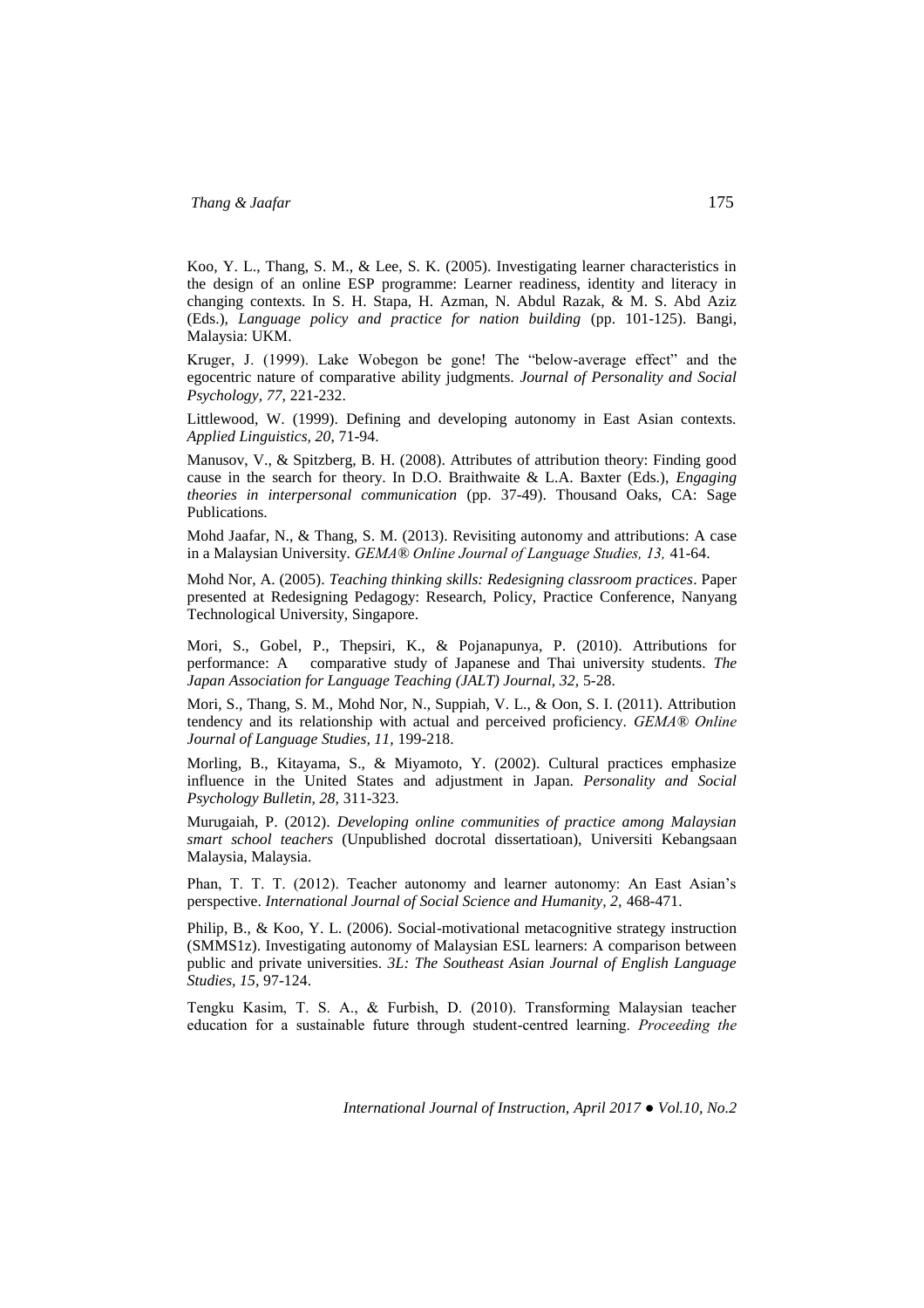*Annual Conference of the Australian Teacher Education Association (ATEA)*, Queensland, Australia.

Thang, S. M. (2012). A critical view of Malaysian ESL undergraduates' readiness for autonomy and its implication for Malaysian education curriculum. In Y. L. Koo, & H. Azman (Eds.), *Language and literacy in multilingual contexts: Issues and challenges*  (pp. 157-172)*.* Bangi, Malaysia: UKM Press.

Thang, S. M., & Alias, A. (2007). Investigating readiness for autonomy: A comparison of Malaysian undergraduates of three public universities. *Reflections of ELT Journal, 6,* 1-18.

Thang, S. M., Gobel, P., Mohd Nor, N., & Suppiah, V. L. (2011). Students' attributions for success and failure in the learning of English as a second language: A comparison of undergraduates. *Pertanika Journal of Social Sciences & Humanities, 19*, 459-474.

Vispoel, W., & Austin, J. (1995). Success and failure in Junior High School: A critical incident approach to understanding students' attributional beliefs. *American Educational Research Journal, 32,* 377-412.

Weiner, B. (1974). An attributional interpretation of expectancy-value theory. In B. Weiner (Ed.), *Cognitive views on human motivation* (pp. 51-69). New York: Academic Press, Inc.

Weiner, B. (1992). *Human motivation: Metaphors, theories, and research*. Newbury Park, CA: Sage Publications, Inc.

#### **Turkish Abstract Öğretmen Merkezli ve Kendini Eleştirmeye Eğilimli İkinci Dil Olarak İngilizce Öğrenen (ESL) Malezyalılar Arasındaki Etkileşim**

Geçen 10 yılda, Asyalı araştırmacılar arasında İngilizce öğrenenlerdeki başarı ve başarısızlıklara ilişkin yapılan nitelikli yayınlar gözden geçirilmiştir. Asyalı öğrencilerin İngilizce öğrenmedeki başarısızlıkları için kendini eleştirmeye eğilimli olmaları bu konuda araştırma alanı olmuştur. Bu eğilim genel olarak çoğu Asya ülkesinde ki gibi birlikte yaşayan toplumlarda yetişmiş karakterler arasındaki sosyo kültürel içerikle ilgilidir. Buna ilave olarak bu davranışa katkı sağlayan faktör bu öğrencilerin öğretmenlerine karşı çok saygılı davranmalarıdır. Araştırma, bu davranışın doğruluk boyutlarını araştırmaya yönelik yapılmıştır. Araştırmacılar Malezya koşullarındki farklı uzmanlık seviyelerindeki İngilizce öğrenenler arasında kendini eleştirmeye eğilimli ve öğretmen merkezli davranışlar arasında ilişki olup olmadığını incelemiştir.

Anahtar Kelimeler: bağımsızlık, öğretmen mekezli öğrenme, kendini eleştirmeye eğilim, ikinci dil olarak İngilizce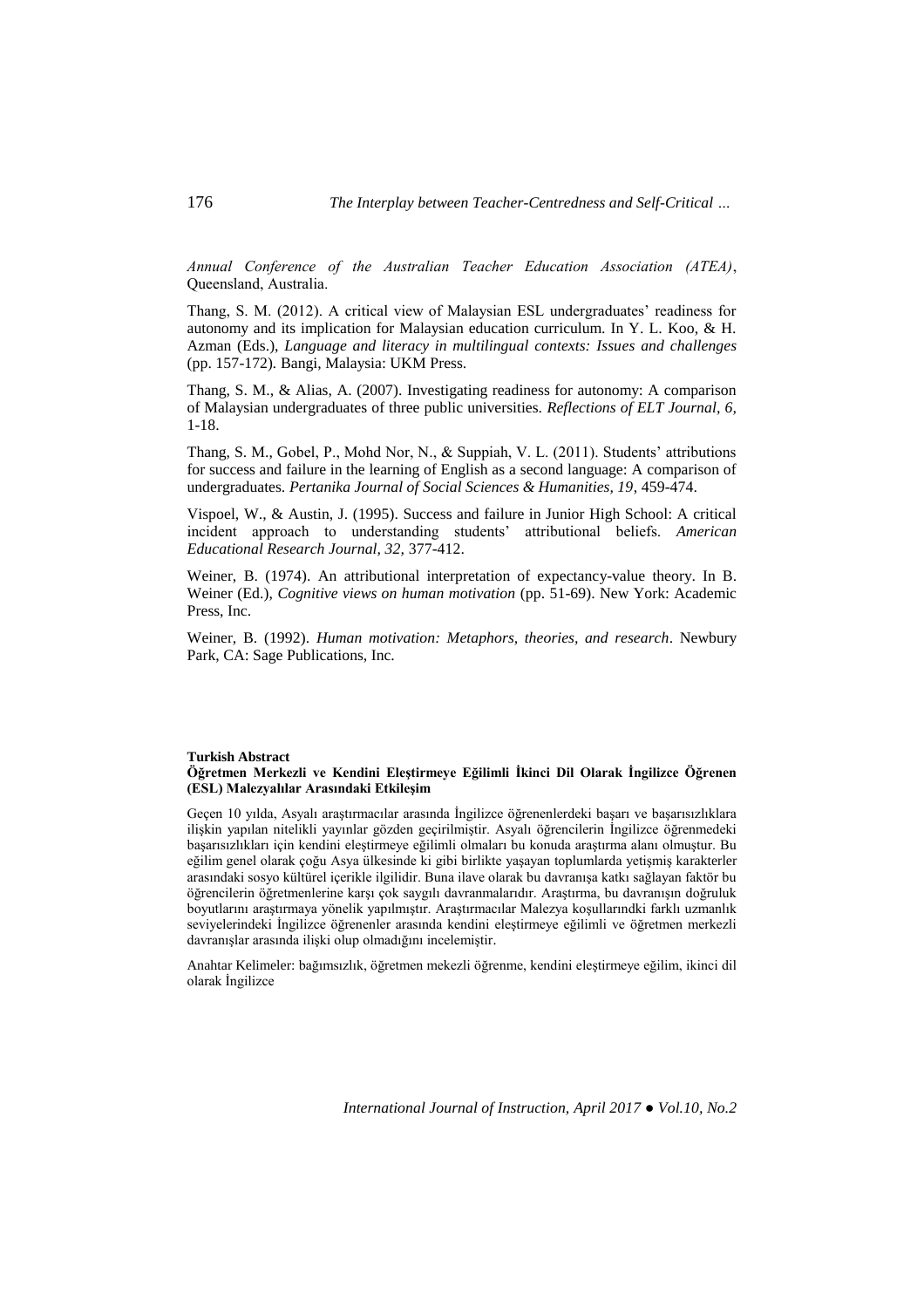#### **French Abstract L'Interaction entre Fait d'être centré de professeur et Tendance Autocritique parmi anglais seconde langue malais (ESL) Apprenants**

Au cours de la décennie dernière, les questions(publications) quant aux attributions pour le succès et l'échec dans l'apprentissage d'anglais ont engrangé(recueilli) beaucoup d'intérêt parmi des chercheurs asiatiques. D'intérêt particulier est la tendance d'apprenants asiatiques pour être autocritique lorsqu'il s'agit des attributions pour l'échec dans l'apprentissage d'anglais. Cette tendance était généralement liée avec l'influence du contexte socioculturel dans lequel les apprenants ont grandi et a été décrit comme un trait répandu parmi des sociétés collectivistes comme ceux qui existent dans beaucoup de pays asiatiques. Plus récemment, il a été suggéré qu'un facteur contribuant pour ce comportement est le haut respect des étudiants de professeurs. L'étude présente était une tentative d'examiner dans quelle mesure cette réclamation est vraie. Les chercheurs ont examiné si vraiment il y a une relation entre la tendance autocritique et le fait d'être centré de professeur entre les étudiants de niveaux de compétence différents dans l'apprentissage d'anglais dans un contexte malais.

Mots Clés: autonomie; attribution; apprentissage centré sur professeur; tendance autocritique, anglais seconde langue

#### **Arabic Abstract**

# **التفاعل بين مركز المعلم والتوجه الحرج الذاتي بين اللغة اإلنجليزية الماليزية كمتعلمي اللغة الثانية**

على مدى العقد الماضي، القضايا المتعلقة صفات النجاح والفشل في تعلم اللغة اإلنجليزية وحصل على الكثير من االهتمام بين الباحثين اآلسيوية. أهمية خاصة هو الميل من المتعلمين اآلسيوي أن يكون النقد الذاتي عندما يتعلق األمر صفات للفشل في تعلم اللغة اإلنجليزية. وعادة تم ربط هذا الميل إلى تأثير السياق االجتماعي والثقافي الذي نمت المتعلمين حتى وصفت كصفة سائدة بين المجتمعات الجماعية مثل تلك التي توجد في العديد من البلدان الآسيوية. وفي الآونة الأخيرة، فقد قيل أن عاملا مساهما لهذا ...<br>السلوك هو احترام الطّلاب عالية للمعلمين<sub>.</sub> وكانت هذه الدراسة محاولة للتحقّيق في مدى التي تدعي غير صحيح<sub>.</sub> وفحص الباحثون ما إذا كان أو لم يكن هناك عالقة بين نزعة النقد الذاتي والمعلم و centrednessبين الطالب من مستويات الكفاءة المختلفة في تعلم اللغة اإلنجليزية في سياق الماليزي.

الكلمات الرئيسية: الحكم الذاتي. اإلسناد. التعلم المتمحور حول المعلم. نزعة النقد الذاتي، اللغة اإلنجليزية كلغة ثانية

#### **German Abstract**

#### **Das Zusammenspiel von Lehrer-Centredness und Selbst-kritische Tendenz unter malaysischen Englisch als Zweitsprache (ESL) Lernenden**

Im Laufe des letzten Jahrzehnts haben Fragen der Zuordnung von Erfolg und Misserfolg beim Englischlernen viel Interesse an asiatischen Forschern gesammelt. Von besonderem Interesse ist die Tendenz der asiatischen Lernenden, selbstkritisch zu sein, wenn es um Attributionen für das Versagen im Lernen von Englisch geht. Diese Tendenz hat sich häufig mit dem Einfluss des soziokulturellen Kontextes verknüpft, in dem die Lernenden aufgewachsen sind und als eine weit verbreitete Eigenschaft unter kollektivistischen Gesellschaften beschrieben wurden, wie sie in vielen asiatischen Ländern existieren. Vor kurzem wurde vorgeschlagen, dass ein Faktor für dieses Verhalten der Studenten hohen Respekt vor den Lehrern ist. Die vorliegende Studie war ein Versuch zu untersuchen, inwieweit diese Behauptung wahr ist. Die Forscher untersuchten, ob es eine Beziehung zwischen selbstkritischen Tendenz und Lehrer-Centredness zwischen Studenten der verschiedenen Kompetenz Ebenen in das Lernen von Englisch in einem malaysischen Kontext..

Schlüsselwörter: autonomie, attribution, lehrerzentriertes lernen, selbstkritische tendenz, Englisch als zweitsprache